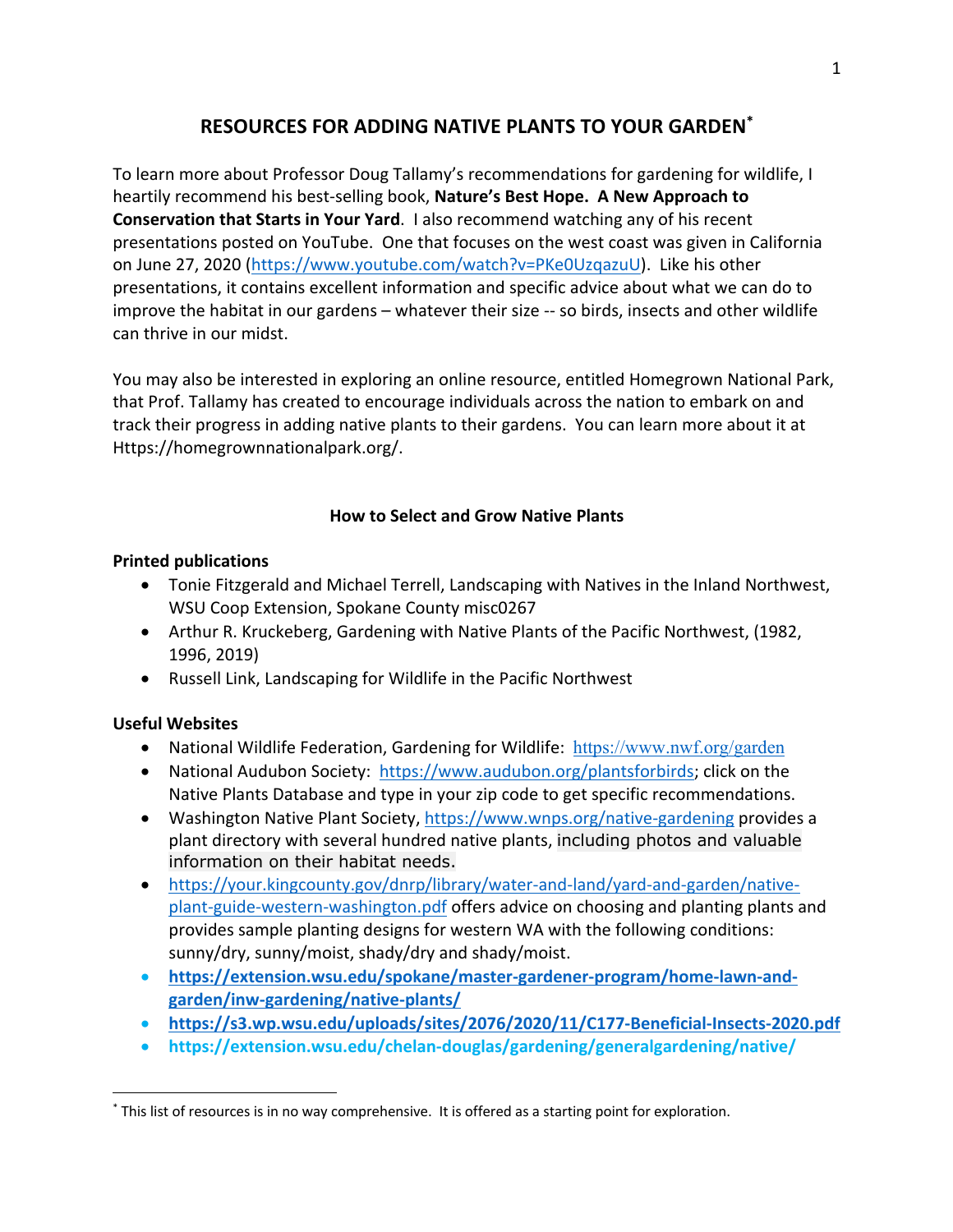- Native Plants of Eastern Washington: https://www.wnps.org/index.php?preview=1&option=com\_dropfiles&format=&task=fr ontfile.download&catid=139&id=548&Itemid=1000000000000
- Columbia Basin Native Plant Society: https://www.facebook.com/CBWNPS/

#### **Where to buy native plants and seeds**

**The Washington Native Plant Society**'s website has *a list of 51 nurseries that sell native plants*, sorted alphabetically by 1) retail plants 2) retail seeds and 3) wholesale plants and seeds, in WA, OR and British Columbia: https://wnps.org/content//documents/plants/gardening/nativeplant-seed-source-32021.pdf

**King County Lands Division has** *a list of 89 native plant nurseries in Washington State sorted by location*: https://kingcounty.gov/services/environment/stewardship/nw-yard-andgarden/native-plant-nurseries-washington.aspx

These native plant nurseries can be goldmines of information about the plants that will work in your area. Some also offer design ideas.

#### **Recommended Native Plants**

The most productive keystone plants turn out to be trees. If you have space to add them in your garden, they can make a significant contribution toward improving the habitat for insects and other wildlife in your garden.

Those of us who live in urban areas on small lots cannot easily add large trees to already established gardens. But that doesn't mean we can't do our part and make a difference, especially if you are able to convert grassy areas to native plants.

Many smaller native trees and native plants (shrubs, perennials, annuals, and grasses) are also used by moths and butterflies to complete their life cycles and they may be a better fit for our gardens.

Even if your space is limited to a small patio or a balcony, you can add pots with different types of native flowers that will provide nectar for pollinators.

The two lists of native plants that serve as hostplants ,found on the following three pages, were created with butterflies and moths in mind. They contain native plants that will work well in many smaller gardens.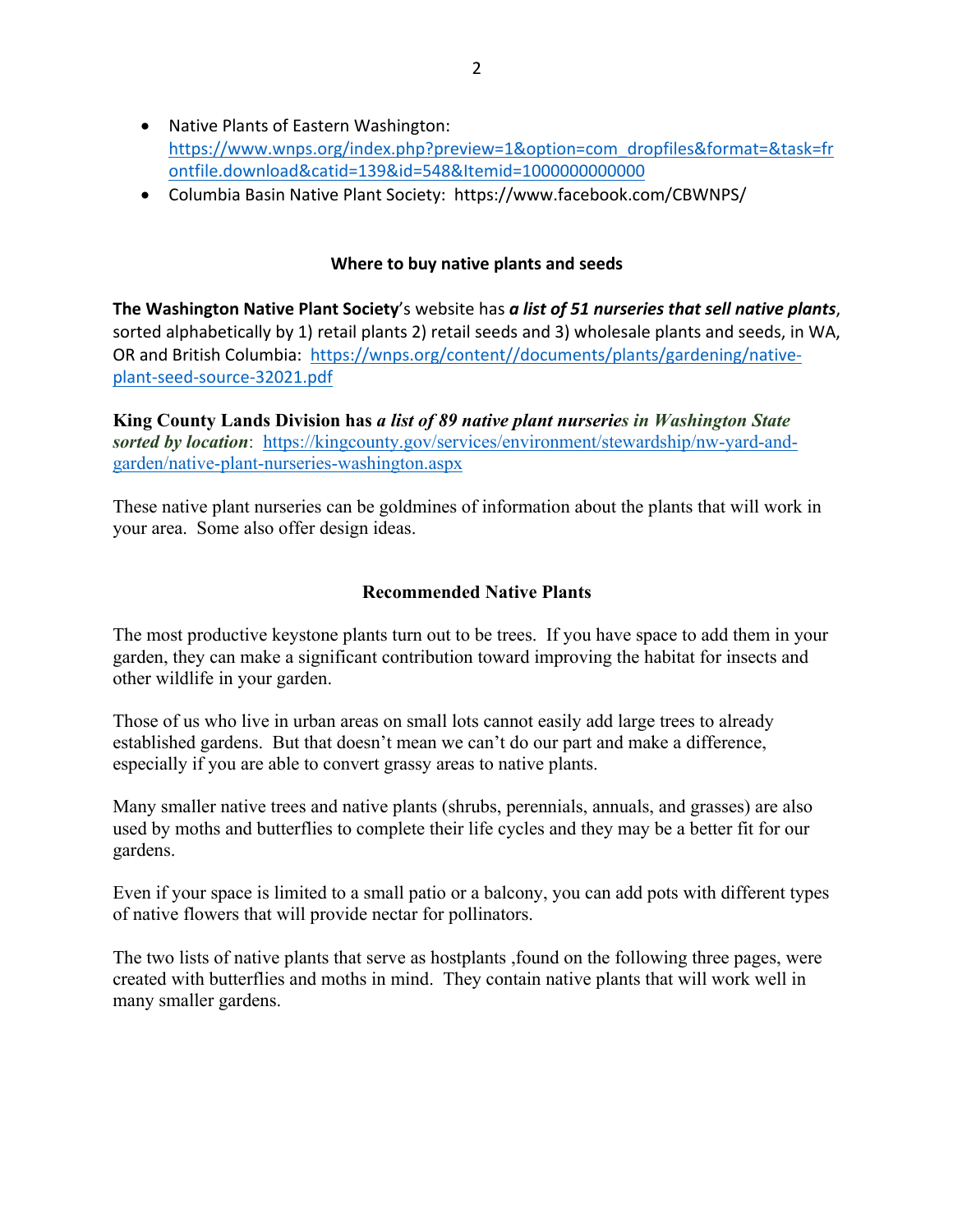### **Hostplants for Butterflies and Moths in WA**

To date, no one has compiled a comprehensive list of hostplants at the species level for the moths and butterflies of the Pacific Northwest. However, David Droppers created a plant guide for a butterfly garden that may be helpful in deciding among plant options for your garden because moths use many of the same hostplants that butterflies use.

|                                                   |        |        |                    | <b>Butterfly Garden Plant Guide</b> |              |                           |            |
|---------------------------------------------------|--------|--------|--------------------|-------------------------------------|--------------|---------------------------|------------|
|                                                   |        |        |                    | Prepared by David Droppers          |              |                           |            |
| <b>Butterfly Garden</b>                           |        | Use    |                    |                                     |              |                           |            |
| <b>Plant Guide</b>                                | Rating | Nectar | Host               | Exposure                            | Soil         | Bloom                     | Birds?     |
| * = highly recommended for a garden               |        |        |                    |                                     |              |                           |            |
| setting                                           |        |        |                    |                                     |              |                           |            |
| <b>Trees</b>                                      |        |        |                    |                                     |              |                           |            |
| Cherry (Prunus<br>emarginata)                     | $\ast$ | X      | x                  | Full to partial                     | Moist to dry | Spring                    | Yes        |
| Pacifc Madrone<br>(Arbutus menziesii)             |        | x      | $\pmb{\mathsf{x}}$ | Full to partial                     | Dry          | Spring to E<br>summer     | Yes        |
| Quaking Aspen (Populus<br>tremuloides)            |        |        | $\pmb{\mathsf{x}}$ | Full sun                            | Wet to moist |                           |            |
| Willow (Salix)                                    | $\ast$ | x      | X                  | Full to partial                     | Wet to dry   | Spring                    | Yes        |
| <b>Shrubs</b>                                     |        |        |                    |                                     |              |                           |            |
| Mock Orange<br>(Philadelphus lewisii)             | $\ast$ | X      |                    | Full to partial                     | Moist to dry | Summer                    | Yes        |
| Oceanspray (Holodiscus<br>discolor)               | $\ast$ |        | $\pmb{\times}$     | Full to partial                     | Moist to dry | Summer                    | <b>Yes</b> |
| Red-oiser Dogwood<br>(Cornus stolonifera)         |        | x      | $\pmb{\mathsf{x}}$ | Full to partial                     | Wet to moist | Spring                    | Yes        |
| Rhododendron<br>(Rhododendron)                    | *      | X      |                    | Full to partial                     | Moist to dry | L spring to mid<br>summer | Yes        |
| Wild Lilac (Ceanothus)                            | *      | x      | x                  | Full to partial                     | Dry          | Spring                    | Yes        |
| Hardhack (Spiraea<br>douglasii)                   |        | X      | x                  | Full to partial                     | Wet to moist | Summer                    | Yes        |
| Chaste Tree (Vitex<br>agnus-catus)                | $\ast$ | X      |                    | Full to partial                     | Moist to dry | Summer, E fall            |            |
| Hawthorn (Crataegus                               |        |        |                    |                                     |              | L spring to E             |            |
| douglasii)<br>Kinnikinnik<br>(Arctostaphylos uva- |        |        | $\pmb{\mathsf{x}}$ | Full to partial                     | Moist to dry | summer                    | Yes        |
| ursi)                                             | $\ast$ | x      | X                  | Full to partial                     | Moist to dry | Spring                    | Yes        |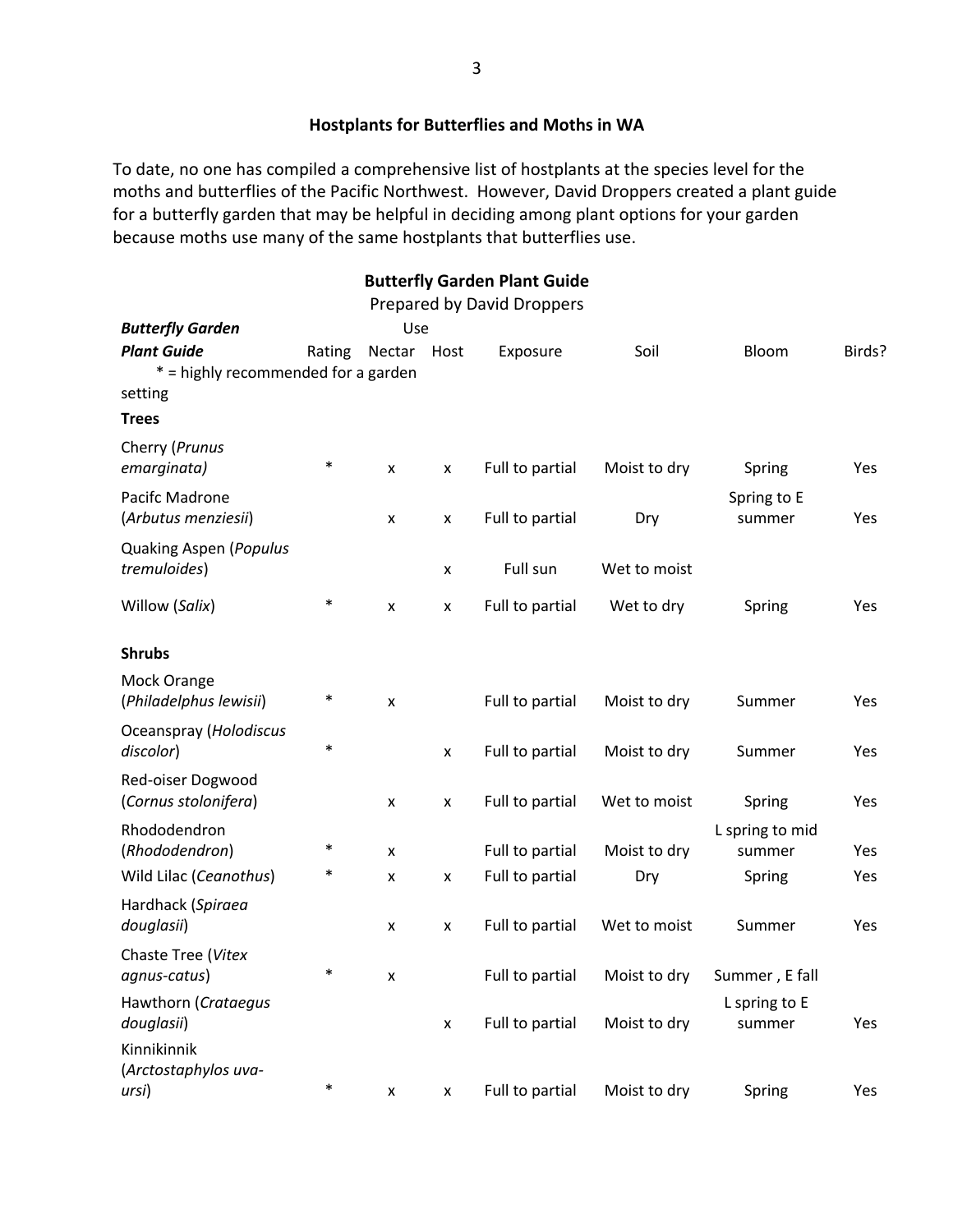| <b>Plant Guide</b>                                  | Rating | Nectar                    | Host               | Exposure            | Soil         | Bloom<br>Spring to E  | Birds?     |
|-----------------------------------------------------|--------|---------------------------|--------------------|---------------------|--------------|-----------------------|------------|
| Lilac (Syringa vulgaris)                            | $\ast$ | $\boldsymbol{\mathsf{x}}$ |                    | Full to partial     | Moist to dry | summer                |            |
| <b>Perennials</b>                                   |        |                           |                    |                     |              |                       |            |
| Aster (Aster)                                       | $\ast$ | X                         |                    | Full                | Moist to dry | L summer to<br>fall   |            |
| <b>Pearly Everlasting</b><br>(Anaphlis margariacea) | ∗      | X                         | x                  | Full to partial     | Moist to dry | Summer                |            |
| Milkweed (Asclepias)                                | *      | x                         | x                  | Full sun            | Moist to dry | Summer                |            |
| <b>Bleeding Heart</b><br>(Dicentra)                 |        |                           | x                  | Partial to<br>shade | Moist        |                       | Yes        |
| Lupine (Lupinus)                                    | $\ast$ |                           | $\pmb{\mathsf{x}}$ | Full to partial     | Moist to dry | Summer                | Yes        |
| <b>Stinging Nettle (Urtica</b><br>dioica)           |        |                           | x                  | Partial to<br>shade | Wet to moist |                       |            |
| Giant Hyssop<br>(Agastache foeniculum)              | $\ast$ | X                         |                    | Full sun            | Moist to dry | Summer to E<br>fall   |            |
| Coneflower (Echinacea<br>purpurea)                  | $\ast$ | X                         |                    | Full sun            | Moist to dry | Summer                |            |
| Goldenrod (Solidago)                                |        | X                         |                    | Full sun            | Moist to dry | L summer to<br>fall   | Yes        |
| Fireweed (Epilobium<br>angustifolium)               |        | X                         |                    | Full to partial     | Moist to dry | Summer<br>L spring to | <b>Yes</b> |
| Fleabane (Erigeron)                                 | $\ast$ | $\mathsf{x}$              |                    | Full to partial     | Moist to dry | summer                |            |
| <b>Blazing Star (Liatris)</b>                       | *      | $\boldsymbol{\mathsf{x}}$ |                    | Full to partial     | Moist to dry | Summer                |            |
| <b>Annuals and Herbs</b>                            |        |                           |                    |                     |              |                       |            |
| Marigold                                            | $\ast$ | X                         |                    | Full sun            | Moist to dry | Summer to fall        |            |
| Cosmos                                              | *      | X                         |                    | Full to partial     | Moist to dry | Summer                |            |
| Zinnia                                              | $\ast$ | $\pmb{\mathsf{x}}$        |                    | Full sun            | Moist to dry | Summer<br>Summer to E |            |
| Lavender                                            | $\ast$ | X                         |                    | Full sun            | Moist to dry | fall                  |            |
| Oregano                                             | $\ast$ | X                         |                    | Full sun            | Dry          | Summer                |            |
| Sweet William<br>(Dianthus)                         | $\ast$ | $\pmb{\mathsf{x}}$        |                    | Full to partial     | Moist        | Summer                |            |

By no means is this list complete!

There is more experimentation and observation that needs done.

Be adventurous, try something new, and share your results.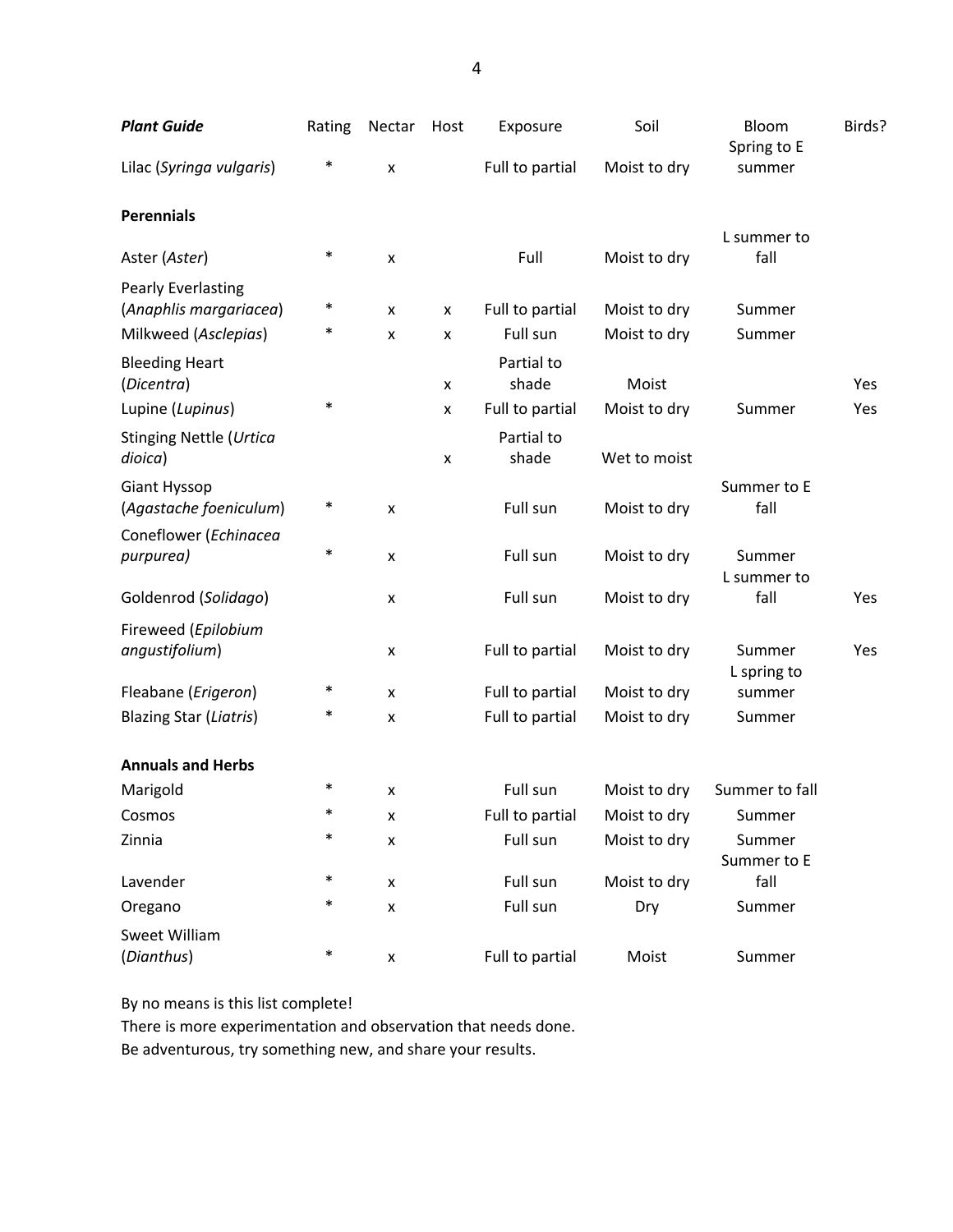| <b>Native Plant Host</b>                                                                                | <b>Caterpillar/Butterfly Species</b>                                                                                                                    |  |  |  |  |
|---------------------------------------------------------------------------------------------------------|---------------------------------------------------------------------------------------------------------------------------------------------------------|--|--|--|--|
| Maple (Acer): bigleaf, vine, Douglas (A.<br>macrophyllum, A. circinatum, A.<br>glabrum)                 | Pale and Western Tiger Swallowtail, Mourning Cloak (Papilio<br>eurymedon, P. rutulus, Nymphalis antiopa)                                                |  |  |  |  |
| Hawthorn (Crataegus): black,<br>Columbian (Crataegus douglasii)                                         | Pale Tiger Swallowtail, Mourning Cloak, Gray Hairstreak<br>(Papilio eurymedon, Nymphalis antiopa, Strymon melinus)                                      |  |  |  |  |
| Cherry (Prunus): bitter, choke (P.<br>emarginata, P. virginiana)                                        | Pale and Two-Tailed Tiger Swallowtail, Spring Azure,<br>Lorquin's Admiral (Papilio eurymedon, P. multicaudata,<br>Celastrina echo, Limentis lorquini)   |  |  |  |  |
| Willow (Salix): many species                                                                            | Tiger swallowtails, Lorquin's Admiral, Mourning Cloak, viceroy<br>(Papilio spp., Limentis lorquini, Nymphalis antiopa, Limentis<br>archippus)           |  |  |  |  |
| Ceanothus (Ceanothus): redstem,<br>snowbrush (C. sanguineus, C. velutinus)                              | Pale Tiger Swallowtail, California Tortoiseshell, Brown Elfin<br>(Papilio eurymedon, Nymphalis californica, Callophrys<br>augustinus)                   |  |  |  |  |
| Oceanspray (Holodiscus discolor)                                                                        | Pale Tiger Swallowtail, Gray Hairstreak, Spring Azure,<br>Lorquin's Admiral (Papilio eurymedon, Strymon melinus,<br>Celastrina echo, Limentis lorquini) |  |  |  |  |
| Pearly Everlasting (Anaphalis<br>margaritacea)                                                          | Painted Lady (Vanessa cardui)                                                                                                                           |  |  |  |  |
| Western bleeding heart (Dicentra<br><i>formosa</i> )                                                    | Clodius Parnassian (Parnassius clodius)                                                                                                                 |  |  |  |  |
| Lomatium (Lomatium): many species                                                                       | Anise and Indra Swallowtails (Papilio zelicaon, P. indra)                                                                                               |  |  |  |  |
| Wild buckwheat (Eriogonum): different<br>species                                                        | Euphilotes blues, green hairstreaks (Euphilotes spp., Callophrys<br>spp.)                                                                               |  |  |  |  |
| Lupine (Lupinus): many species                                                                          | Silvery and Boisduval's Blues, Western Sulphur (Glaucopsyche<br>[ygdamus, Icaricia icarioides, Colias occidentalis]                                     |  |  |  |  |
| Stinging Nettle (Urtica dioica)                                                                         | Red Admiral, Painted Lady, Milbert's Tortoiseshell, Satyr<br>Anglewing (Vanessa atalanta, V. cardui, Aglais milberti,<br>Polygonia satyrus)             |  |  |  |  |
| Kinnikinnick (Arctostaphylos uva-ursi)                                                                  | Brown Elfin (Callophrys augustinus)                                                                                                                     |  |  |  |  |
| Salal (Gaultheria shallon)                                                                              | Brown Elfin, Spring Azure (Callophrys augustinus, Celastrina<br>echo)                                                                                   |  |  |  |  |
| Milkweeds (Asclepias spp.)                                                                              | Monarchs (Danaus plexippus)                                                                                                                             |  |  |  |  |
| Bitterbrush (Purshia tridentata)                                                                        | Brown Elfin (Callophrys augustinus)                                                                                                                     |  |  |  |  |
| Thistles (Cirsium): any                                                                                 | Painted Lady, Mylitta Crescent (Vanessa cardui, Phycioides<br>mylitta)                                                                                  |  |  |  |  |
| Violets (Viola): early blue, stream (V.<br>adunca, V. glabella)                                         | Greater fritillaries, Western Meadow Fritillary (Speyeria spp.,<br>Boloria epithore)                                                                    |  |  |  |  |
| Grasses (Poaceae): most any                                                                             | Common Ringlet, wood nymphs, grass skippers (Coenonympha<br>tullia, Cercyonis spp., Hesperiinae spp.)                                                   |  |  |  |  |
| Pine (Pinus): lodgepole/shore, western<br>white, ponderosa (P. contorta, P.<br>monticola, P. ponderosa) | Pine White (Neophasia menapia                                                                                                                           |  |  |  |  |

This list was created and generously shared by Regina Johnson. It is taken from her article, "How to Support Your Local Caterpillars," Douglasia, Vol. 44, No. 3, Fall/Winter 2020, pp. 21-23.